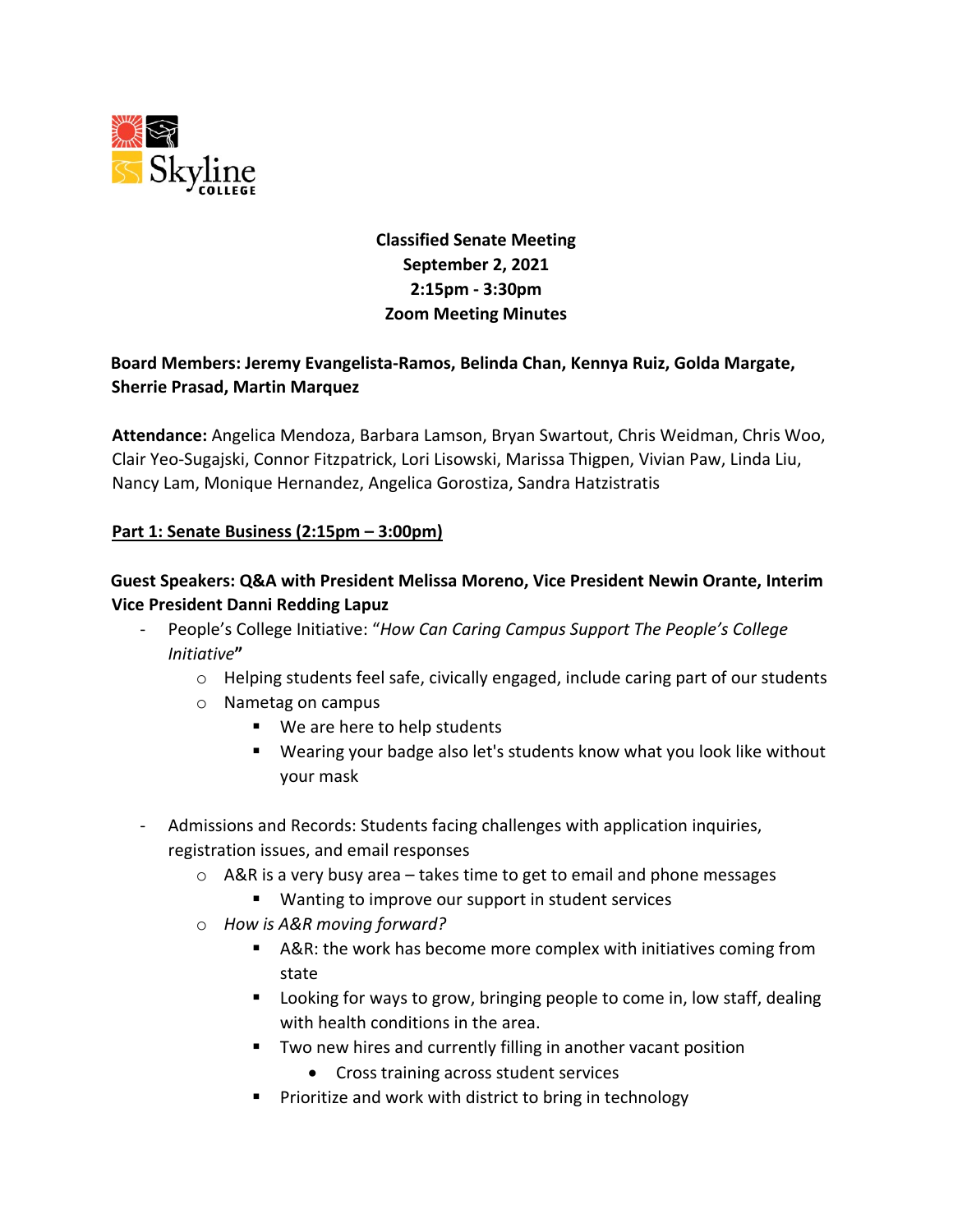- Tech would help with responding much more effectively and efficiently
- Veteran certifications being processed (new mandates, for example – need to be certified twice)
- Bring technology to A&R to support classified staff and assisting students get in
- The impact of Student 'Bots':
	- o '*Has leadership been speaking about improving and avoiding this issue*?'
		- The whole idea of 'fake students' is not new. Well known and long issue in California Community Colleges
			- Often seen in Financial Aid (where students never enroll)
			- Statewide: there is an issue and connection with Financial Aid (in particular
				- o There's about 600 'fake' applicants statewide
			- Information about potential bot applicants:
				- o Continuing to look into it. Has not been brought to attention that there is a lot of applicants at Skyline
				- o Monthly report out to the state regarding bot applicants
			- Students who have not checked into canvas approach from faculty
				- o VPIs will come up with a message for students who have not engaged
			- Student and SEP appointments for further verification
				- o More access to be talked about for Spring 2022 (more appointments and accessibility)
- *When will the Shuttle be offered again? Will it come sometime in Spring 2022?* 
	- o Students have expressed difficulties / challenges with transportation
		- Reactivated contract for the year
		- Not during Fall due to enrollment, Contract in place for Spring 2022
		- Plans to go forward with Spring, how we're building Spring 2022, a lot more students will be coming back
		- **Full blown Spring Return**
	- o Shuttle Schedule
		- Students having trouble to pay for Sam Trans
			- *Is there something we can do (basic needs funds)? Who should students be referred to?* 
				- o Chancellor Claire working on Transportation security
				- o Shuttle has been becoming a concern and how to build it in the basic needs approach